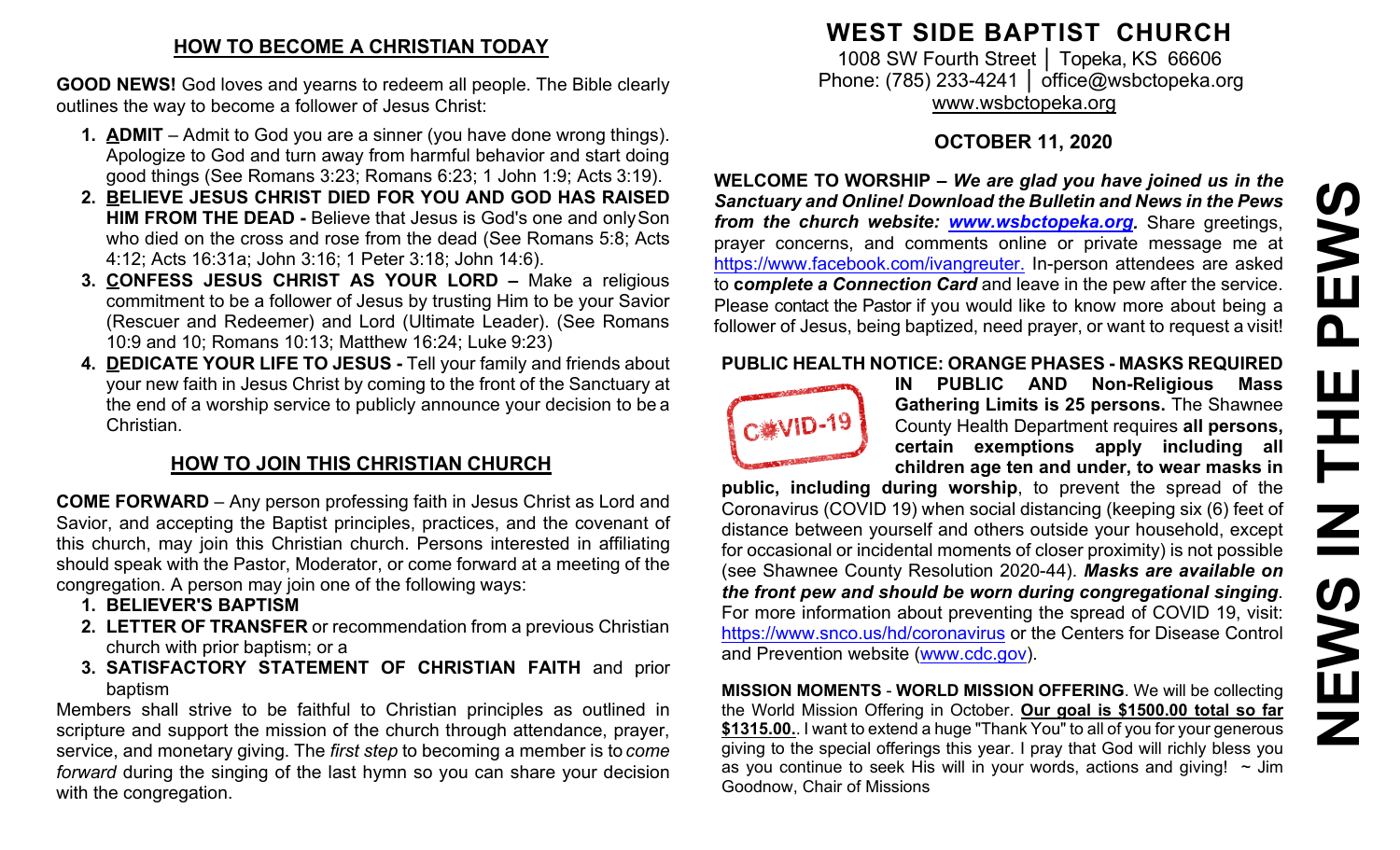#### **SUNDAY SCHOOL CLASSES**

Everyone is welcome to join us for Sunday School @ 9:15 am. Adults/Teens may choose from:

- 1. **"The Chosen",** led by Jack Janway in Holmer Hall. For the first time ever, the greatest story ever told is being presented as a multi-season show. Digging deeper into the backstories and context of the people and events of the gospels, Season One of the #1 highest crowd-funded media project of all times introduces you to people such as Simon Peter, Nicodemus, Mary Magdalene, Matthew, and of course, Jesus in a way never before seen on film.
- 2. **Who's Who in the Bible**, taught by Pastor Ivan in the Youth Room downstairs.
- 3. **Elementary/Middle School** students will meet with Fran Seymour-Hunter & Pat Carpenter on 2<sup>nd</sup> floor.

**BIBLE STUDY ONLINE** – The Pastor is leading the **"Gospel of Matthew" Bible Study on Wednesday MORNINGS ONLY at 10:30 am in Holmer Hall (face masks and social distancing required).** 



**HOSPITAL & EMERGENCIES –** If the hospital admits you or a loved one for an emergency or surgery, **the hospital staff and chaplains' Office will NOT contact the Church Office or the Pastor**. **You or a family member must call the Church Office at (785) 233-4241 or the PASTOR at HOME (785) 267-0936**.

**FINANCIAL GIVING** – Thank you for the generous support of the work of God in and through West Side Baptist Church. Donations report:

|                               | 10-04-2020 |            | Y-T-D           |  |
|-------------------------------|------------|------------|-----------------|--|
| <b>General Fund</b>           | S          | 4,002.00   | \$123,975.53    |  |
| Building Fund/Cap. Cm. \$     |            | 40.00      | \$<br>12,234.99 |  |
| <b>Sunday School</b>          | S          | 10.00      | \$<br>158.25    |  |
| <b>ABCUSA OGHS</b>            | \$         |            | \$<br>3,016.78  |  |
| Am. For Christ Offering       | \$         |            | \$<br>2,145.00  |  |
| <b>Baby Closet</b>            | \$         |            | \$<br>2,275.00  |  |
| Fellowship/Benevolence \$     |            | 151.00     | \$<br>5,442.00  |  |
| <b>School Supplies</b>        | \$         |            | \$<br>800.00    |  |
| <b>World Mission Offering</b> |            | \$1,165.00 | \$<br>1,315.00  |  |
| M & M Offering                |            | 50.00      | 50.00           |  |

**FOOD PANTRY -** Free Fruit and Vegetable Food Pantry on **Wednesdays from** 

**3:30 to 5:30 pm, while supplies last**. **MOBILE SITE**: enter western PARKING LOT from 4th and CLAY Streets; do not park or exit your vehicle. Equal Opportunity. \*All food is available at no cost. **Please wear a mask or face covering to protect the health and safety of our volunteers. AUGUST 2020 PANTRY** 



**REPORT:** 1,773 Individuals (835 adults, 710 children, and 228 seniors) in 443 families were able to receive 19,844 pounds of free bread, fruits, vegetables, and other items from the Fruit & Vegetable Food Pantry at West Side Baptist Church during the month of AUGUST 2020. We are serving double the number of families, more than twice the number of children (130%) and two-times more adults and senior citizens (109%), with three-times the food (343%) compared to March. Thank you to Jack Janway and his volunteers for serving!

**NEWSLETTER** – Pick up a copy of the OCTOBER Newsletter in the hallway outside the Church Office or read it online at [www.wsbctopeka.org/downloads.](http://www.wsbctopeka.org/downloads) Articles for the November newsletter are due on Wed., Oct. 21 at noon.

**NEXGEN LIVE –** Meet the **NEXGEN**eration of International Ministries



Global Servants during a live thirty-minute videocast on **Saturday, October 17, and October 24 from 7:00 to 7:30 pm (Central Time).** Registration is now open and free through the NexGen webpage at

[www.interntionalministries.org!](http://www.interntionalministries.org/)

- **October 17** Meet IM global servants: Eric & Yuree Lembke who will serve in Thailand, Aaron & AmyEstelle Trout who will serve in the Philippines, and Amy & Joseph Vo who will serve in Vietnam.
- **October 24** Meet Deliris Carrión-Joseph & Moise Joseph who will serve in Mexico, Eliberto & Molly Juárez who will serve in El Salvador, Stacy & Tim Reese who will serve in the Dominican Republic, and Jae Stockton who will serve in Mexico.

Join us for these exciting opportunities to interact with and ask questions of the next generation of IM global servants.